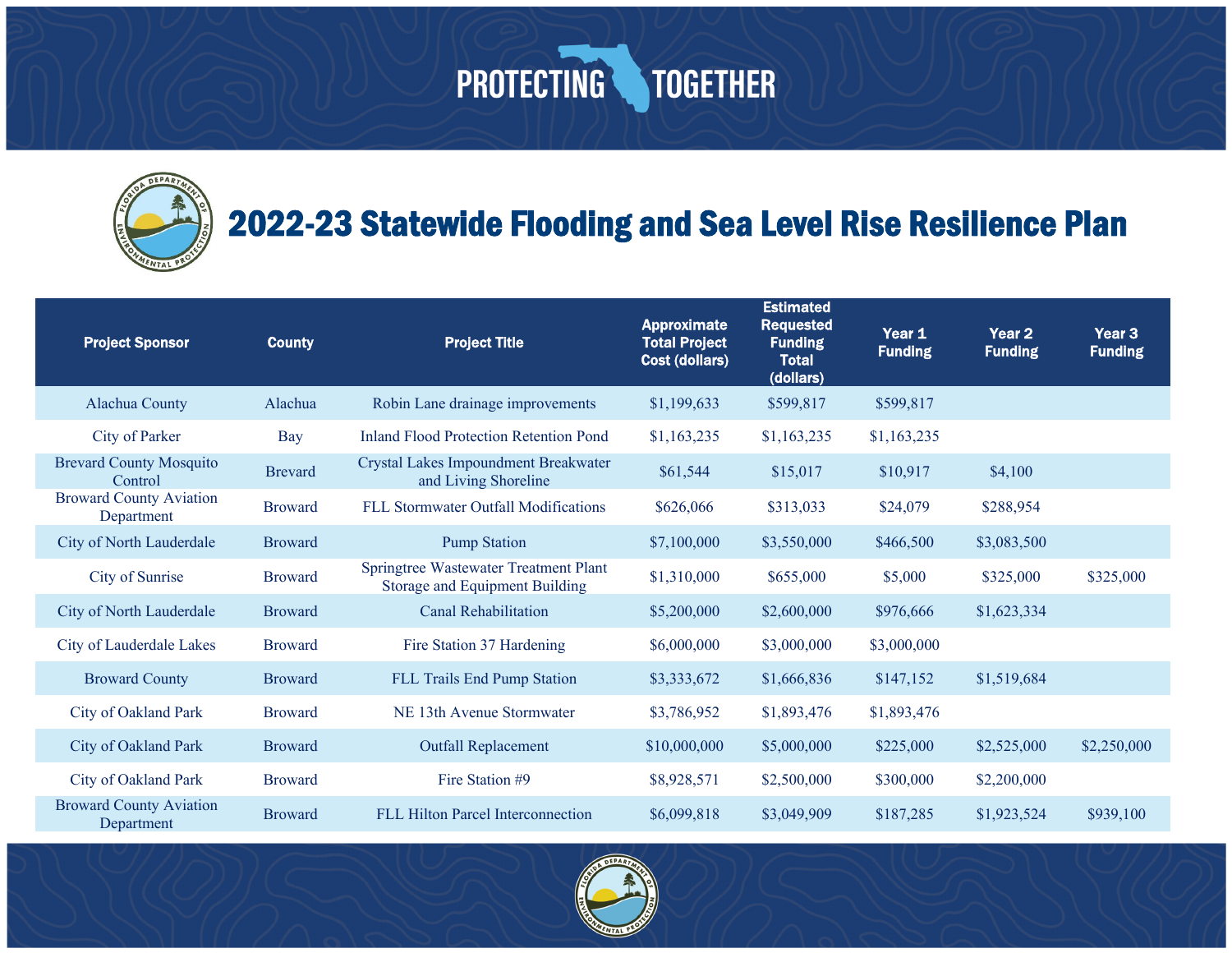| City of Punta Gorda                                        | Charlotte           | Tiki Point Harborwalk Living Shoreline<br>Pilot Project                                           | \$1,313,238  | \$590,957    | \$27,512    | \$149,617    | \$413,828    |
|------------------------------------------------------------|---------------------|---------------------------------------------------------------------------------------------------|--------------|--------------|-------------|--------------|--------------|
| City of Marco Island                                       | Collier             | South Water Treatment Plant (SWTP)<br>West High Service Pump Station (West<br>HSPS)               | \$2,250,000  | \$900,000    | \$900,000   |              |              |
| Escambia County Board of<br><b>County Commissioner</b>     | Escambia            | Beach Haven Phase II                                                                              | \$8,390,000  | \$4,195,000  | \$2,097,500 | \$2,097,500  |              |
| Escambia County Board of<br><b>County Commissioners</b>    | Escambia            | <b>Chandler Street Drainage</b>                                                                   | \$850,000    | \$425,000    | \$425,000   |              |              |
| City of Apalachicola                                       | Franklin            | <b>Wastewater Plant Repairs</b>                                                                   | \$13,969,266 | \$13,410,495 | \$6,410,495 | \$7,000,000  |              |
| <b>Gulf County</b>                                         | Gulf                | <b>Advanced Wastewater Treatment Facility</b>                                                     | \$28,462,469 | \$27,893,220 | \$1,588,268 | \$13,137,737 | \$13,167,215 |
| <b>Gulf County</b>                                         | Gulf                | White City Water Treatment Plant                                                                  | \$7,797,911  | \$6,784,183  | \$545,458   | \$3,101,930  | \$3,136,795  |
| <b>St. Johns River Water</b><br><b>Management District</b> | <b>Indian River</b> | Sebastian River Improvement District<br>(SRID) Treatment and Storage                              | \$38,000,000 | \$19,000,000 | \$4,750,000 | \$4,750,000  | \$9,500,000  |
| <b>Martin County</b>                                       | Martin              | <b>Stormwater Backflow Preventer</b><br><b>Installation Program</b>                               | \$540,541    | \$200,000    | \$30,000    | \$70,000     | \$100,000    |
| <b>Martin County</b>                                       | Martin              | Twin Rivers Park Shoreline Stabilization                                                          | \$1,724,000  | \$862,000    | \$65,000    | \$797,000    |              |
| <b>Martin County</b>                                       | Martin              | Golden Gate Stormwater Treatment Area<br>(STA) North Outfall Flood Mitigation                     | \$375,000    | \$180,000    | \$30,000    | \$150,000    |              |
| Martin County Board of<br><b>County Commissioners</b>      | Martin              | Indian Riverside Park Living Shoreline<br>Phase II                                                | \$4,334,740  | \$1,863,938  | \$659,938   | \$954,000    | \$250,000    |
| Miami Shores Village                                       | Miami Dade          | Miami Shores Village 93rd Street Pump<br><b>Station Mitigation</b>                                | \$800,000    | \$400,000    | \$40,000    | \$360,000    |              |
| Miami Dade County                                          | Miami Dade          | Design plan to improve storm water<br>management for South Dade Landfill                          | \$1,500,000  | \$750,000    | \$150,000   | \$600,000    |              |
| Town of Surfside                                           | Miami Dade          | Town of Surfside's Abbott Avenue<br><b>Stormwater Improvements</b>                                | \$4,599,816  | \$2,000,000  | \$1,000,000 | \$1,000,000  |              |
| Miami Dade County                                          | Miami Dade          | MDPLS (Miami Dade Public Library<br>System) Main Library Resilient Grant                          | \$1,520,000  | \$760,000    | \$180,000   | \$580,000    |              |
| Miami Dade County                                          | Miami Dade          | Installation and Elevation of Generators at<br>multiple Miami-Dade County Fire<br><b>Stations</b> | \$785,000    | \$392,500    | \$392,500   |              |              |
| City of Miami                                              | Miami Dade          | Immediate Flood Control: Install 79<br>Backflow Valves Citywide (BVCW)                            | \$4,084,000  | \$2,042,000  | \$510,500   | \$1,531,500  |              |

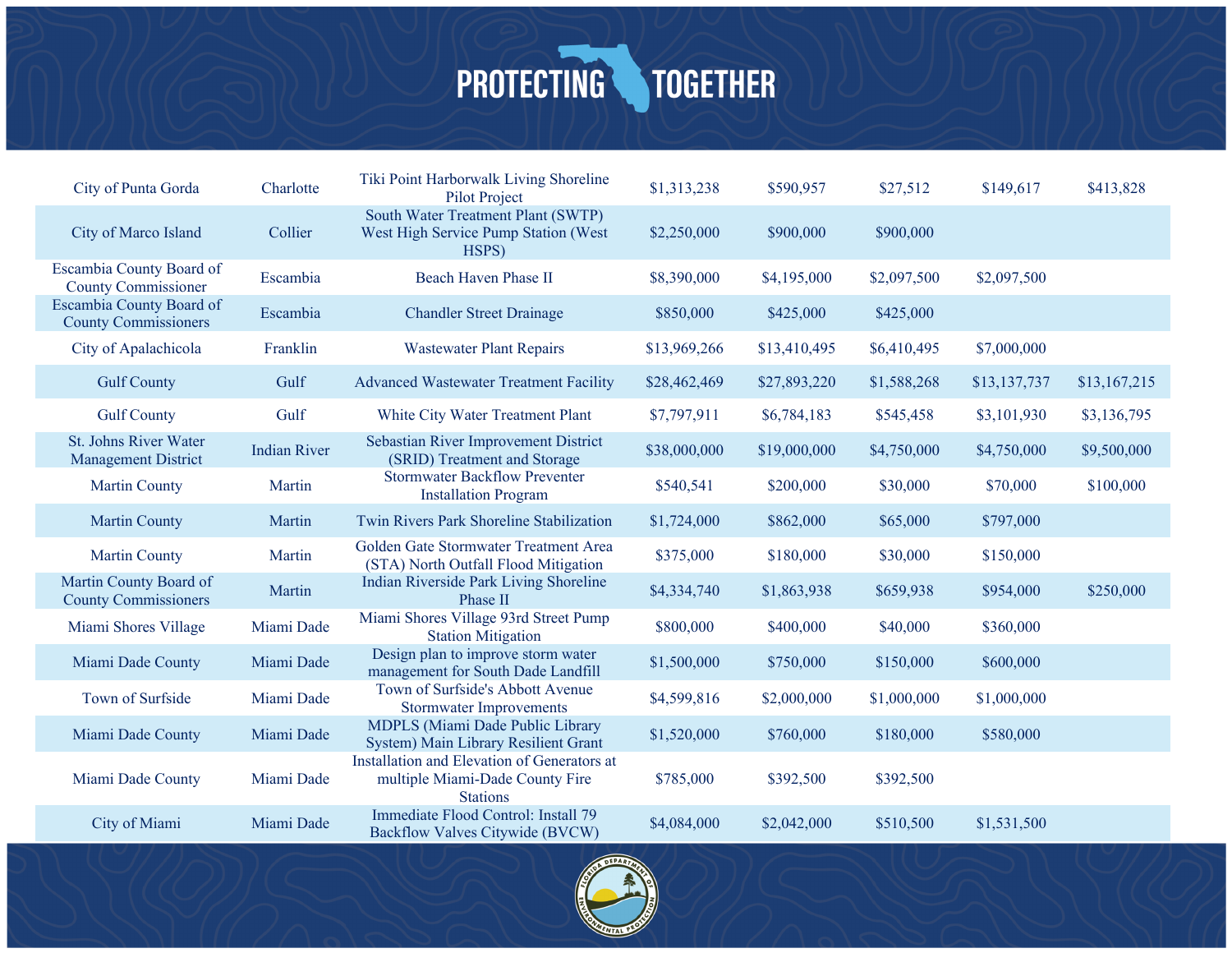| City of Miami Beach                    | Miami Dade | Project Title First Street Flood Mitigation<br>and Sea Level Rise Adaptation                                                                                | \$67,034,197 | \$20,110,259 | \$9,805,130  | \$9,805,130 | \$500,000   |
|----------------------------------------|------------|-------------------------------------------------------------------------------------------------------------------------------------------------------------|--------------|--------------|--------------|-------------|-------------|
| City of Miami Beach                    | Miami Dade | Fire Station #1                                                                                                                                             | \$17,171,143 | \$8,413,860  | \$1,815,330  | \$6,598,530 |             |
| City of Miami                          | Miami Dade | Replacement of 8 Seawalls in Edgewater<br>Project (S-EW) between NE 22nd St. to<br>NE 34th St. along Biscayne Bay                                           | \$3,111,764  | \$1,555,882  | \$412,308    | \$1,143,574 |             |
| Miami-Dade County                      | Miami Dade | #674 Mangrove Restoration Along<br>Gould's Canal to Reduce Storm Surge and<br>Sea Level Rise Risks to Upland Areas and<br>Assets                            | \$1,800,000  | \$900,000    | \$900,000    |             |             |
| Miami-Dade County                      | Miami Dade | Enhancing the Resiliency of PHCD's<br>Ingram Terrace Affordable Housing by<br>Reducing Flood Risks with Stormwater<br>Infrastructure and Other Improvements | \$1,150,549  | \$575,275    | \$201,346    | \$201,346   | \$172,582   |
| Miami-Dade County, RER-<br><b>DERM</b> | Miami Dade | Biscayne Shores 3 Stormwater Pump<br>Station Retrofit & Improvements                                                                                        | \$1,300,000  | \$650,000    | \$325,000    | \$325,000   |             |
| North Bay Village                      | Miami Dade | North Bay Village Stormwater Collection<br>System                                                                                                           | \$3,000,000  | \$1,500,000  | \$1,000,000  | \$500,000   |             |
| Miami-Dade County                      | Miami Dade | 679 EEL Acquisition & Environmental<br>Enhancement of Lands Needed to Help<br>Reduce Risk from SLR, Storm Surge, &<br><b>Saltwater Intrusion</b>            | \$8,000,000  | \$4,000,000  | \$4,000,000  |             |             |
| Miami-Dade County, RER-<br><b>DERM</b> | Miami Dade | Lake Belmar New Stormwater Pump<br>Station Pump and Infrastructure System<br>Installation to Mitigate Flooding and<br>Anticipated Sea Level Rise            | \$3,200,000  | \$1,600,000  | \$1,600,000  |             |             |
| Town of Cutler Bay                     | Miami Dade | <b>Cutler Bay Buffer Land Restoration</b><br>Project                                                                                                        | \$500,000    | \$250,000    | \$25,000     | \$150,000   | \$75,000    |
| Miami-Dade County<br><b>DOTPW</b>      | Miami Dade | Elevation of Roadway, Infrastructure and<br>Drainage Improvements to SW 157 Ave<br>from SW 42 to SW 8Street for Resilience                                  | \$20,000,000 | \$10,000,000 | \$10,000,000 |             |             |
| Miami-Dade County                      | Miami Dade | Critical Equipment Flood Resiliency for<br>County Integrated Command and<br><b>Communication Center</b>                                                     | \$16,000,000 | \$6,000,000  |              | \$4,400,000 | \$1,600,000 |

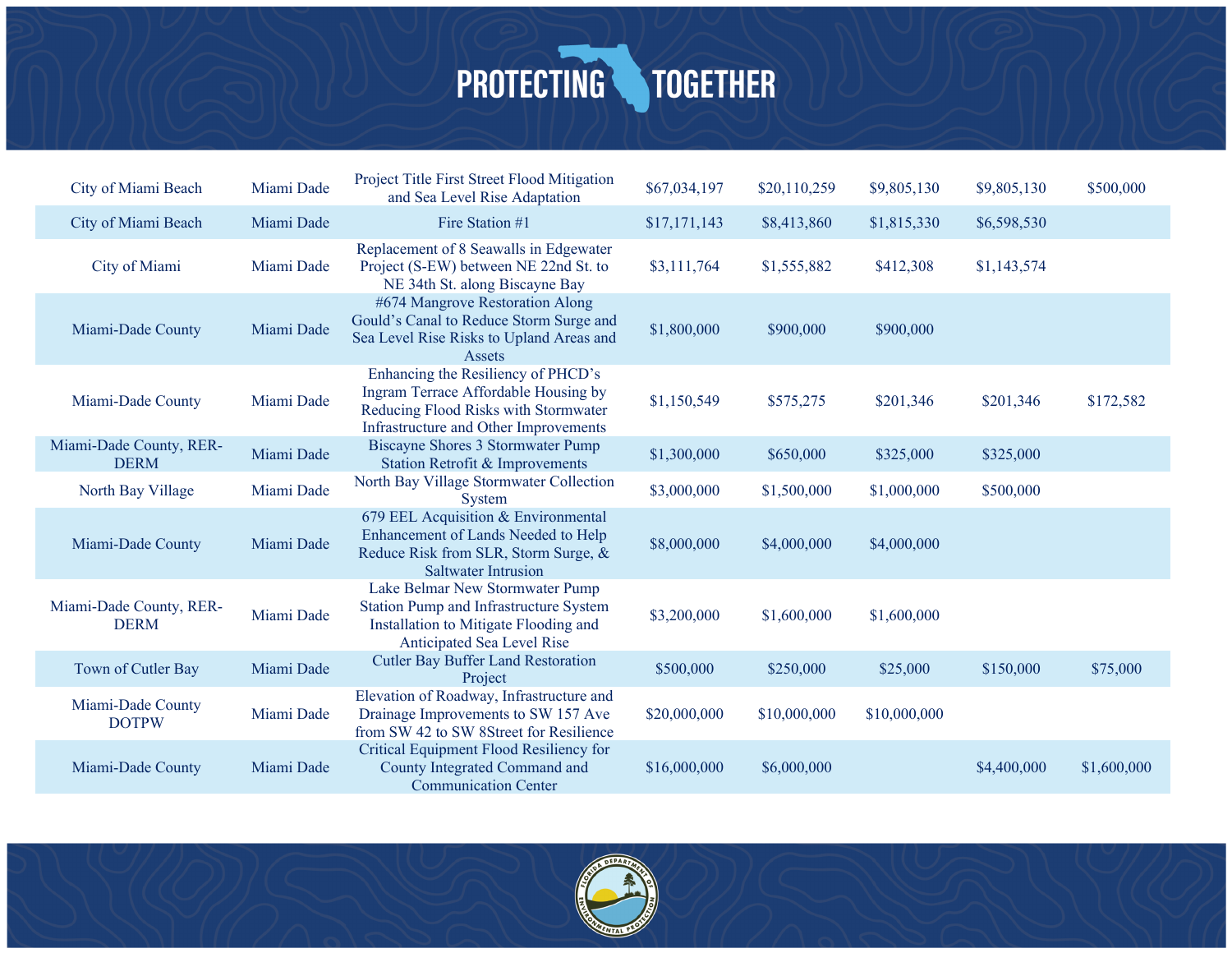| City of Miami                       | Miami Dade | Design, Permitting & Construction North<br>Grapeland Heights Seawall (NGHS) at<br>NW 13th Street and NW 32nd Avenue                               | \$291,054    | \$145,527    | \$145,527   |              |              |
|-------------------------------------|------------|---------------------------------------------------------------------------------------------------------------------------------------------------|--------------|--------------|-------------|--------------|--------------|
| Miami-Dade County                   | Miami Dade | Flood Mitigation Measures for Critical<br>County-wide Data Processing and<br><b>Communications Center</b>                                         | \$600,000    | \$300,000    | \$300,000   |              |              |
| Miami-Dade County                   | Miami Dade | Public Housing Resiliency Upgrades in<br>the Little River Adaptation Action Area                                                                  | \$30,000,000 | \$15,000,000 | \$1,000,000 | \$3,500,000  | \$10,500,000 |
| City of Miami                       | Miami Dade | Design and Construction of Allapattah<br>Flood Improvements (AFI) NW 7 Ave to<br>14 Ave, NW 23 St to 31 St                                        | \$31,376,186 | \$15,688,093 | \$3,922,023 | \$11,766,070 |              |
| Miami-Dade County                   | Miami Dade | Resilient Shoreline Stabilization at Kristi<br>House Children's Center                                                                            | \$1,400,124  | \$450,000    | \$450,000   |              |              |
| Miami-Dade Public Library<br>System | Miami Dade | Miami Beach Regional Library Resilience<br>Grant                                                                                                  | \$800,000    | \$400,000    | \$125,000   | \$225,000    | \$50,000     |
| Miami-Dade County                   | Miami Dade | #684 MDC EEL - Atlantic Civil - Wink<br>Eye Slough Land Acquisition Project:<br>Nature-Based Approach to Addressing<br><b>Saltwater Intrusion</b> | \$700,000    | \$350,000    | \$350,000   |              |              |
| Miami-Dade County                   | Miami Dade | Peters Wetlands Land Acquisition Project:<br>Nature-based Adaptation Approach to<br>Reduce Risks of Storm Surge and Sea<br><b>Level Rise</b>      | \$650,000    | \$325,000    | \$325,000   |              |              |
| Monroe County                       | Monroe     | Still wright Point Road Elevation &<br><b>Stormwater Design and Permitting</b>                                                                    | \$2,369,990  | \$1,184,995  | \$710,997   | \$473,998    |              |
| <b>Monroe County</b>                | Monroe     | Twin Lakes Subdivision Flood Mitigation<br>Project                                                                                                | \$7,862,534  | \$3,931,267  | \$1,965,633 | \$1,769,070  | \$196,564    |
| City of Delray Beach                | Palm Beach | Tropic Isle Roadway and Underground<br><b>Utility Improvements</b>                                                                                | \$39,600,000 | \$19,800,000 | \$6,600,000 | \$6,600,000  | \$6,600,000  |
| Town of Palm Beach                  | Palm Beach | Stormwater and Wastewater System<br>Resilience: D-8 Pump Station / E-5 Lift<br><b>Station Elevation</b>                                           | \$1,323,529  | \$90,000     | \$60,000    | \$30,000     |              |
| Town of Palm Beach                  | Palm Beach | Wastewater System Resilience: A-5 Lift<br><b>Station Elevation</b>                                                                                | \$1,100,000  | \$33,000     | \$16,000    | \$17,000     |              |
| City of Boca Raton                  | Palm Beach | NE 32nd Street Seawall                                                                                                                            | \$600,000    | \$300,000    | \$300,000   |              |              |
| City of West Palm Beach             | Palm Beach | <b>Flagler Drive Drainage Improvements</b>                                                                                                        | \$2,000,000  | \$1,000,000  | \$1,000,000 |              |              |